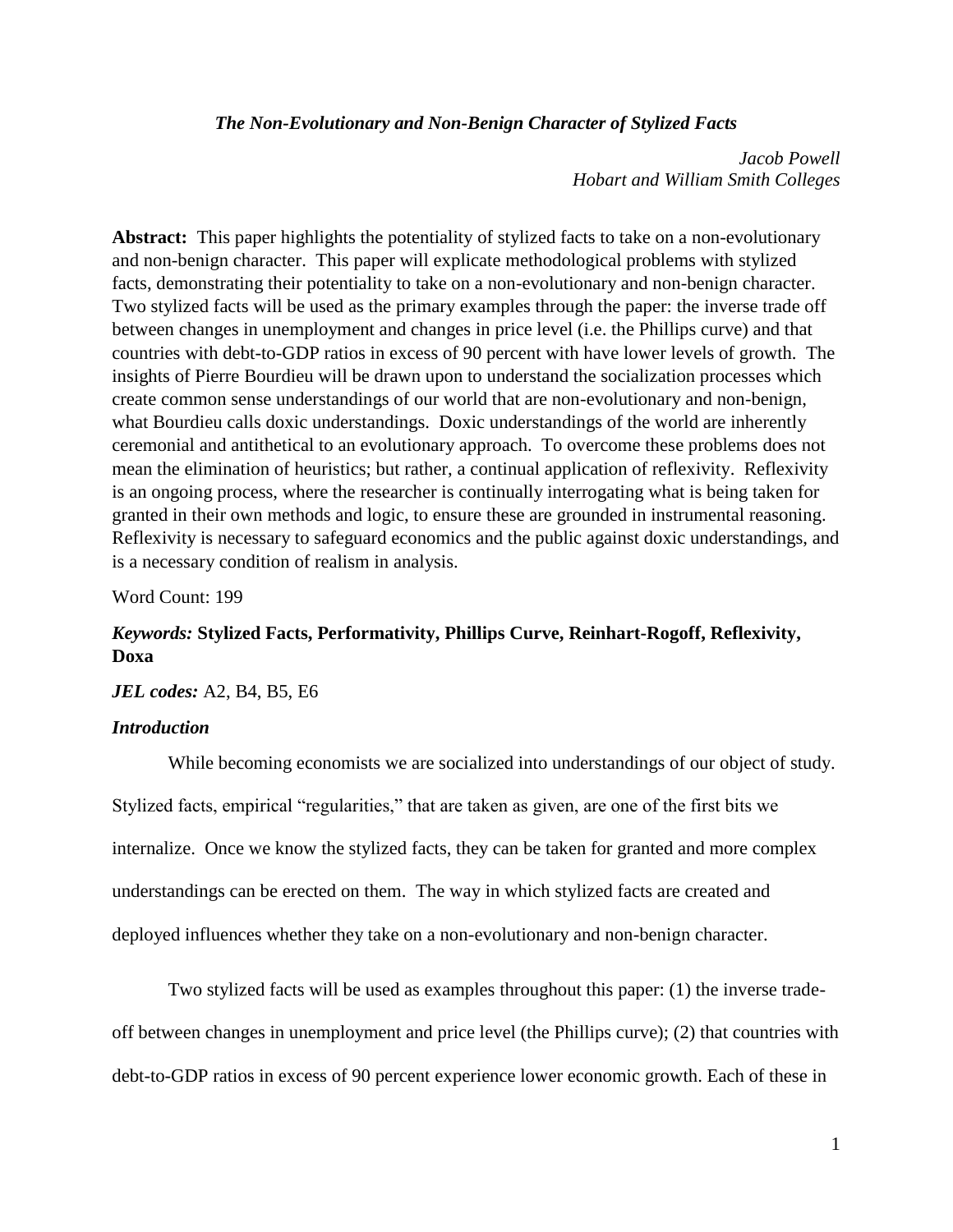turn will be used to show how stylized facts can take on a non-evolutionary and non-benign nature, especially when these stylized facts begin to present as common sense understanding of our world. If this "common sense" is not being continually updated through inductive methods, then ceremonial knowledge is animating policy decisions. This is when stylized facts take on a non-benign character, directly affecting peoples' lives.

This paper will explicate the methodological problems inherent in stylized facts, demonstrating their non-evolutionary character. The insights of Pierre Bourdieu will be drawn upon to understand the socialization processes which create common sense understandings of our world that are non-benign, what Bourdieu calls doxic understandings. Examples of stylized facts will be invoked to demonstrate their doxic character. Doxic understandings of the world are inherently ceremonial and antithetical to an evolutionary approach. To overcome these problems, does not mean the elimination of heuristics from how we understand the economy, this is impossible; but rather, a continual application of reflexivity, another theme of Bourdieu's work. Reflexivity is an ongoing process, where the researcher is continually interrogating what is being taken for granted in their own methods and logic, to ensure these are grounded in instrumental reasoning. Reflexivity is the first step in safe guarding economics and the public against doxic understandings, and is a necessary condition of realism in analysis.

The paper is organized as follows. Section one will discuss stylized facts: what are they, their origins, role within the literature, and what other scholars have pointed out in regards to them. Section two will draw on two examples of stylized fact to demonstrate how stylized facts have a potential to take on a non-evolutionary character. Section three with discuss the performative nature of stylized facts and how they can take on a non-benign character, specifically using the two examples discussed above. The paper will conclude with a discussion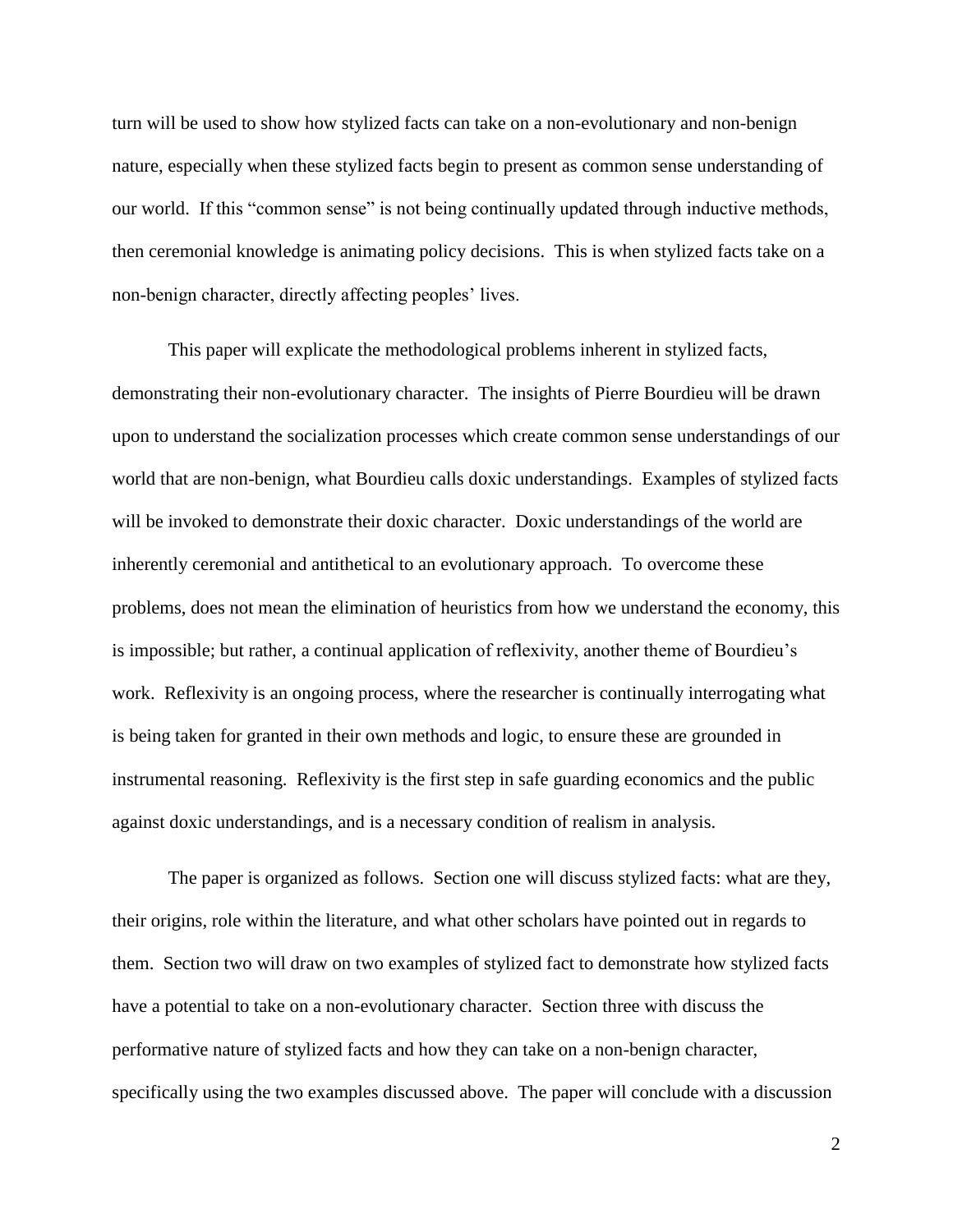of ways in which researchers can best utilize stylized facts in analysis and through reflexivity mitigate against stylized facts taking on a non-evolutionary and non-benign character.

#### *What are Stylized Facts?*

Stylized facts are some of the early analytical tools encountered in our graduate macroeconomic textbooks, typically the stylized facts of the business cycle are the first (e.g., unemployment is countercyclical, inflation is procyclical, consumption is procyclical, etc.)<sup>1</sup>. Deployment of stylized facts are found throughout the economic literature, in discussions of growth, business cycles, development, financial economics and other fields (Abad & Khalifia 2014). The term "stylized facts" was first introduced by Kaldor (1961, 178), stating:

Since facts, as recorded by statisticians, are always subject to numerous snags and qualification, and for that reason are incapable of being accurately summarized, the theorist, in my view, should be free to start off with a 'stylized' view of the facts—i.e. concentrate on broad tendencies, ignoring individual detail, and proceed on the 'as if' method, i.e. construct a hypothesis that could account for these 'stylized' facts, without necessarily committing himself on the historical accuracy, or sufficiency, of the facts or tendencies thus summarized.

In other words, stylized facts themselves, are, "simple empirical regularities or tendencies in need of explanation" (Hirschman 2016, 606). There is nothing inherently "good" or "bad" about stylized facts, as they can act as entry points of analysis.

Lawson lays out the usefulness of stylized facts in economic inquiry, while following realist<sup>2</sup> principles of inquiry, specifically advocating the method of retroduction, "...the mode of inference from manifest phenomenon to possible causes—represents an attempt to identify the real, if abstracted, structure or set of structures that actually governs the phenomenon in question" (1989, 69). Three stages of inquiry are identified, "…The first involves the identification of some empirical phenomenon of interest, the second involves the construction of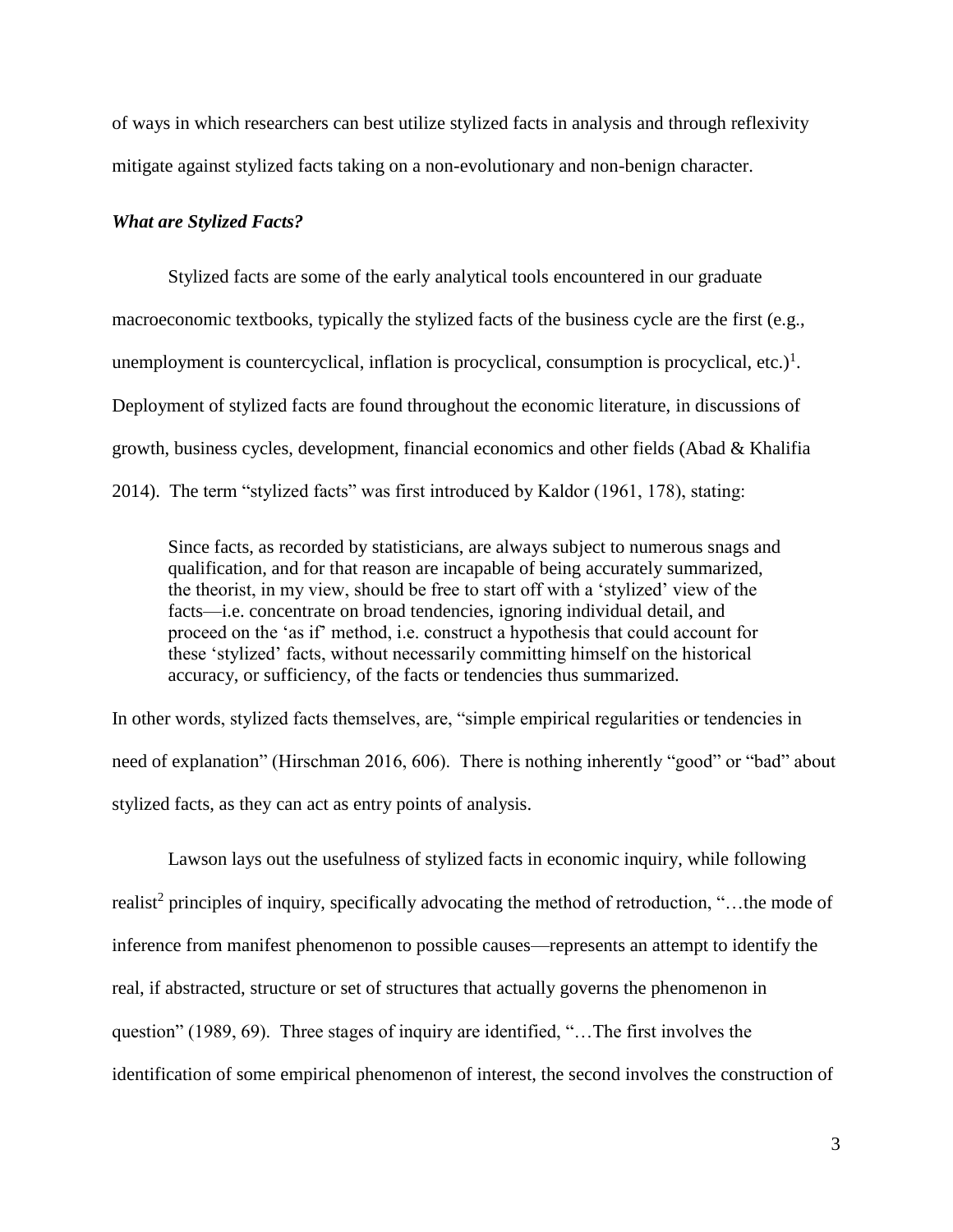a 'model' or 'explanation' which entails (at least 'part' of) the empirical phenomenon in question…and the third stage of the analysis entails subjecting the entities postulated at the 'modeling' or 'explanatory' stage to further/continuous scrutiny" (Lawson 1989, 61). Stylized facts can be useful tools, in the first stage of inquiry, specifically by using abstraction to better identify the underlying structures animating phenomena, rather than abstracting away from them (Lawson 1989, 73).

However, stylized facts can take on a non-evolutionary and non-benign character depending on their deployment, specifically, not following the conditions laid out by Lawson (1989). The use of stylized facts in the literature is vast, yet little of the literature has been devoted directly to interrogating stylized facts as an analytical tool (with the exception of Abad & Khalifa 2005; Hirschman 2016; Lawson 1989). This paper adds to this literature by identifying two stylized facts and how through their investigation and deployment, a nonevolutionary and non-benign character emerges. The two stylized facts are the inverse relationship between change in unemployment rate and change in inflation, i.e., the trade-off between inflation and unemployment<sup>3</sup>, and that nations with debt-to-GDP rations in excess of 90 percent experience lower GDP Growth<sup>4</sup>.

#### *The Non-Evolutionary Character of Stylized Facts*

A hallmark of institutional analysis is the commitment to an evolutionary approach to social science, specifically economics, at both an ontological and epistemological level. Ontologically, this takes the form of a non-teleological view of history and the instinct-habit framework for understanding human, and epistemologically, the commitment to understand processes of cumulative causation generating economic phenomena, understanding that know process is time invariant. Veblen (1898) laid out these principles while arguing that economics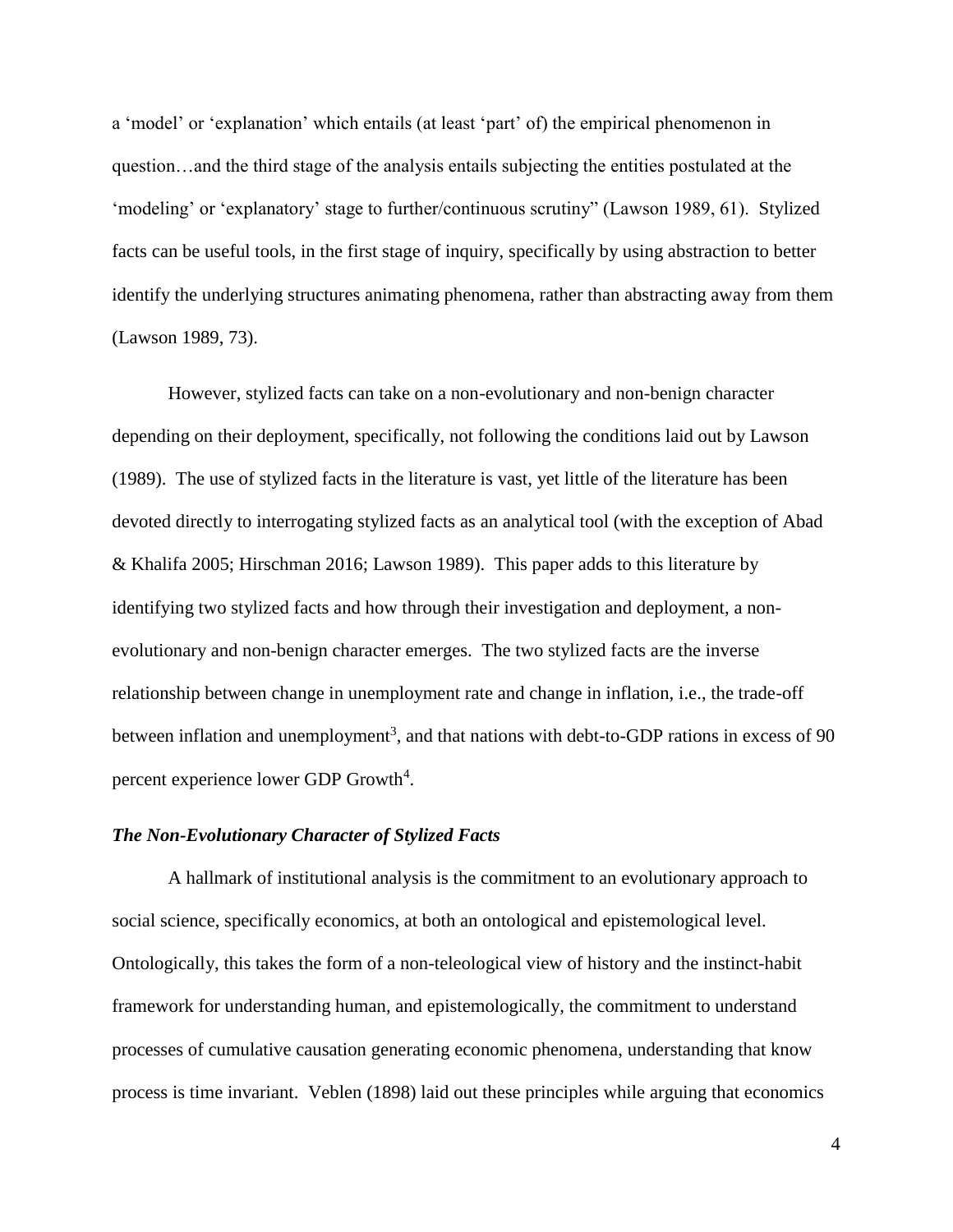has yet to become an evolutionary science, this is still the case evidenced by the nonevolutionary and non-benign character of the stylized fact below.

Stylized facts are not by their *nature* non-evolutionary and non-benign<sup>5</sup>. As Veblen pointed out what separates an evolutionary approach to economics as opposed to a nonevolutionary approach is not the use of facts, nor in the attempt to explain the process that generates these facts, rather the habits of thought animating these approaches (1898, 375-277). To become an evolutionary science requires a shift in the foundation of habits of thought from a Newtonian origin to a Darwinian origin (Veblen 1898, 381). Habits of thought are not inert, however, time is needed for change to occur. We are not there yet. The deployment of the stylized facts, animated by a non-evolutionary approach to economics leads these "facts" to take on a non-evolutionary and non-benign character. This section will analyze each stylized fact to demonstrate their non-evolutionary character, the following section will address their non-benign character.

#### *Stylized Fact #1: There is a trade-off between unemployment and inflation*

The inverse trade-off between changes in unemployment and price-level has its origins in Phillips (1958), doing inductive empirical work, discovering an inverse correlation between unemployment and nominal wages in England from 1861-1957. The more modern Phillips curve, the trade-off between unemployment and price level, originates from the work of Phelps (1967; 1968) and Friedman (1968). In their work, the Phillips curve is no longer a relation between unemployment and nominal wages, but rather a relationship between changes in price level an unemployment; furthermore, their treatment of this relationship took a more spatial and time invariant nature. Specially, Friedman (1968) argued that trade-offs between unemployment and inflation can happen in the short-run (inverse Phillips curve) but in the long-run there is no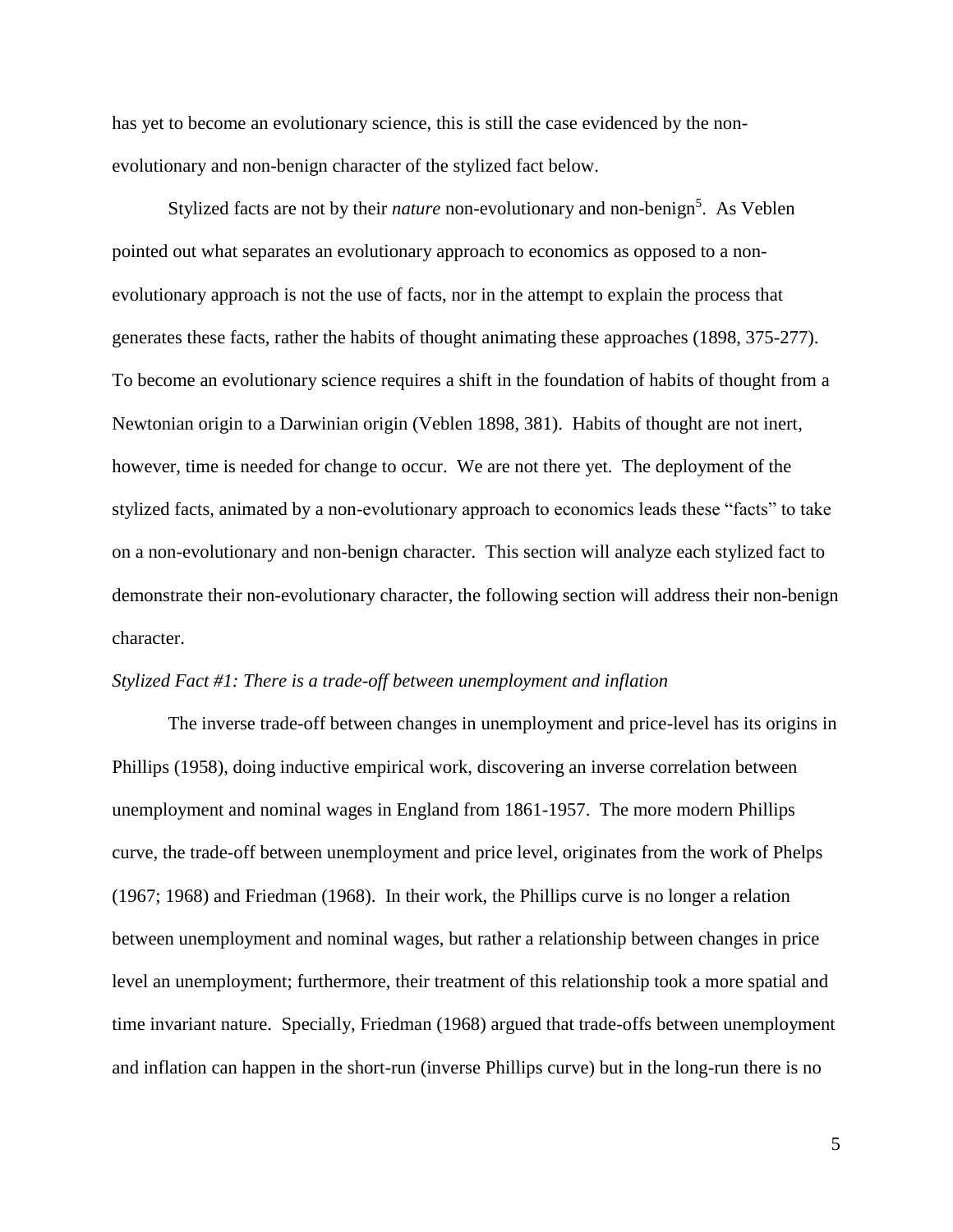trade-off (vertical Phillips curve), identifying the now famous (or infamous) non-accelerating inflation rate of unemployment (NAIRU). The NAIRU has become the foundations for the natural rate of unemployment hypothesis, a fictional level of unemployment at which inflation is not accelerating.

The non-evolutionary nature of the Phillips curve lies in its co-opting by Friedman and Phelps: taking of an empirical relationship, or stylized fact, discovered by Phillips (1958) through inductive methods, and assuming a relationship between unemployment and inflation, upon which to build economic models. Generations of economists have followed in this tradition further reifying the Phillips curve as an assumed inverse trade-off. Galbraith points out that in lieu of a theory of inflation, the assumed Phillips curve is one of the pillars of the IS curve in the IS-LM model, further point out that, "James Tobin once elegantly described the Phillips curve as a set of empirical observations in search of theory" (1997, 94).

Thus, the non-evolutionary character of the Phillips curve is two-fold: (1) it has moved from an empirical regularity discovered through inductive methods in a specific time and place, to a time and spatial invariant assumption to be incorporated into deductive models; (2) there is no theory of process or cumulative causation which generates such outcomes. The nonevolutionary character has been reified further in the economic literature, building on this early work. The inverse relationship between changes in unemployment and inflation broke down in the US in the 1970s (Shaikh 2013), yet we see year after a larger number of models being specified and re-specified to provide evidence of the Phillips curve. The question in the literature is rarely, has this empirical relationship broken down, but rather one of model misspecification, leading an effort in rote to discover the assumed Phillips curve<sup>6</sup>.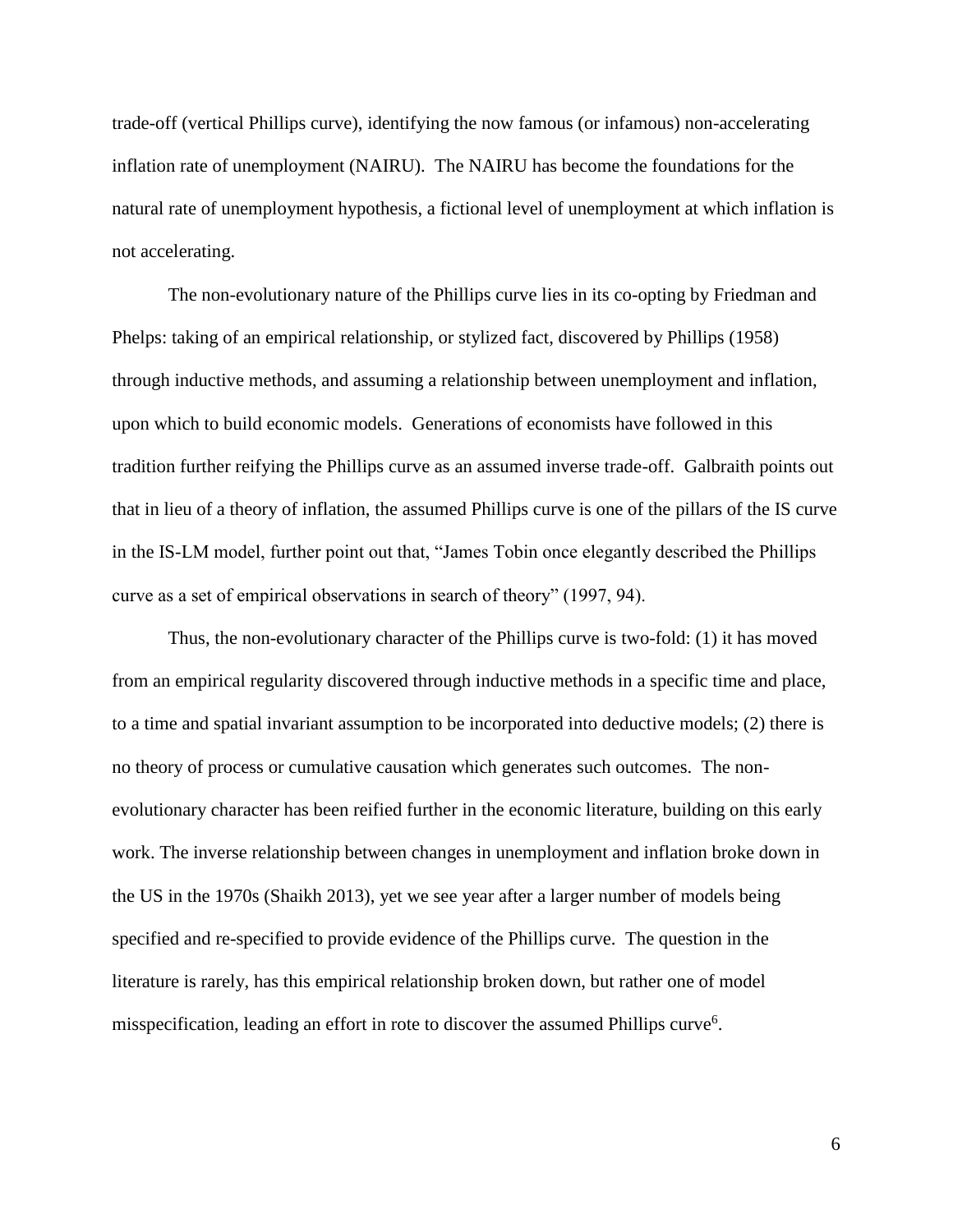Furthermore, there is no effort toward discovering a theory of the processes of cumulative causation that leads to or once led to the inverse relationship, but rather the invention of a theoretical fiction: the natural rate of unemployment. The natural rate of unemployment, needs no realist explanation of the structures generating economic phenomena, rather if inflation does not occur it must be that are estimates of the natural rate were off and should be lower, and viceversa (Kelton 2020, 51). The natural rate is the antithesis of how abstraction should be used in economic analysis, rather than using abstraction to better understand the economic structures generating the phenomenon of interest, rather abstraction is used to veil generating structures. *Stylized Fact #2: Nations with Debt-to-GDP Ratios in Excess of 90 percent Experience Lower GDP Growth*

The now infamous work of Reinhart and Rogoff (2009; 2010) is the origins of the stylized fact: nations with debt-to-GDP rations in excess of 90 percent experience lower GDP growth. Doing empirical work, drawing on a constructed data set of 44 countries spanning 200 years, Reinhart and Rogoff (R&R) conclude, "Our empirical research on the history of financial crises and the relationship between growth and public liabilities supports the view that current debt trajectories are a risk to long-term growth and stability, with many advanced economics already reaching or exceeding the important maker of 90 percent of GDP" (2010, 577). During the time of writing these conclusions the US had just suffered the worst recession since the Great Depression and the Global Financial Crisis was in full swing, leading government debt burdens to rise as the result of automatic stabilizers. R&R's conclusions questioned the impacts of rising debt on economic growth, ultimately advocating austerity (more below).

The non-evolutionary character of the  $R\&R$ 's stylized fact results from the broadness of the data upon which these empirical relationships are discovered. Lawson points out stylized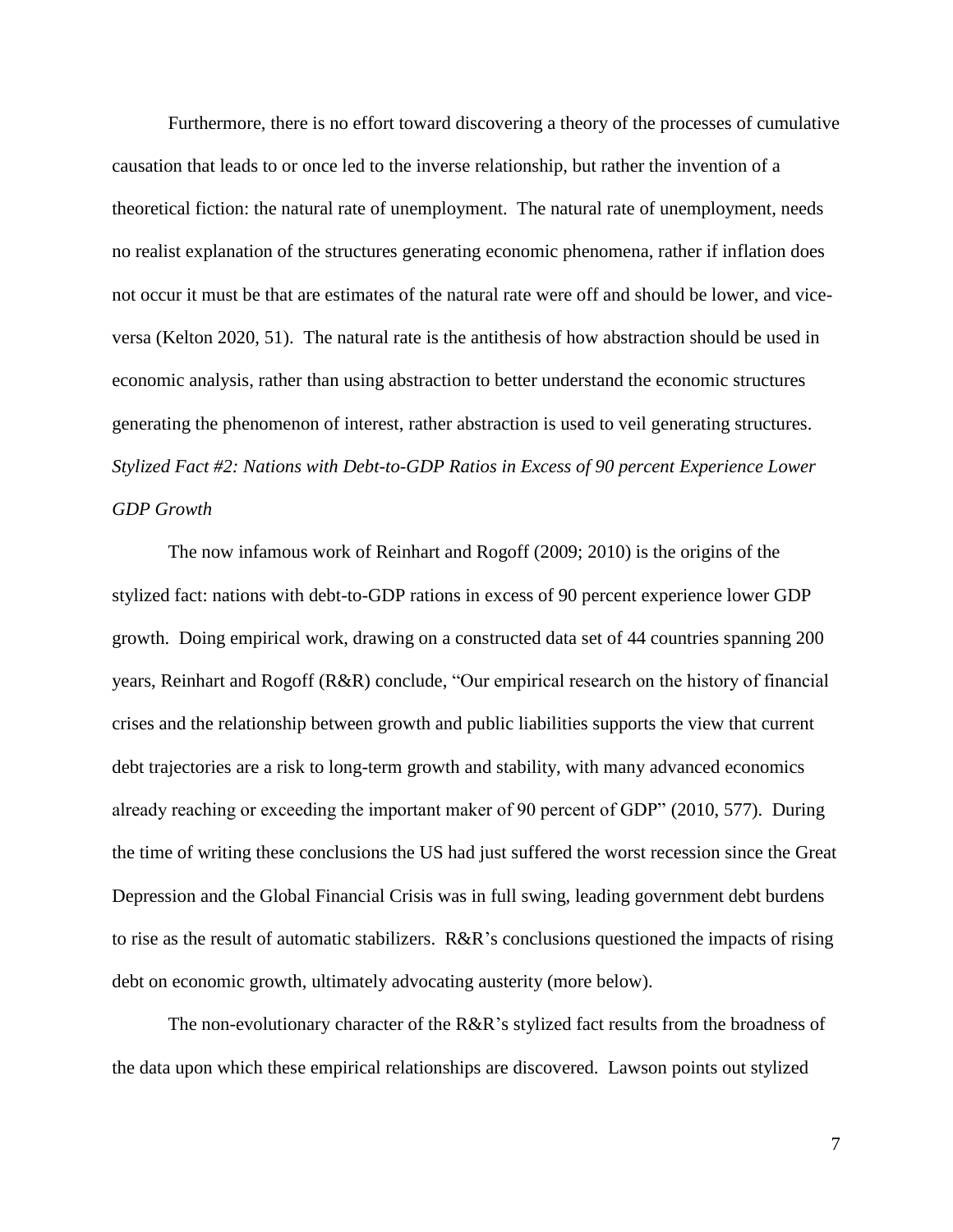facts can take on a problematic character when not recognizing, "…much of what is essential to the explaining of a form of human activity is highly context-related. Thus, through a process seeking merely wide generalisations, economic structures can easily be emptied of their contextrelated, but often essential content" (1989, 72). In other words, the problem with R&R's stylized fact is it obscures the institutional processes which generate the phenomenon, rather than helping to elucidate the structures animating the phenomena.

Specifically, Nersisyan and Wray (2010), explicate the problems with R&R's approach; mistaking correlation for causation and not accounting for institutional differences, which are key factors in determining the sustainability of debt by countries and the potential negative impacts of debt within countries. R&R use Barro's (1989) concept of Ricardian Equivalence as their theoretical underpinning: as people see debt-to-GDP rations increasing, they foresee future increases in taxes and spend less today, leading to lower economic growth. However, Nersisyan and Wray point out an alternative explication: as economies enter periods of economic crisis, debt-to-GDP ratios increase as automatic stabilizers kick in, leading to higher debt-to-GDP ratios around the time of low economic growth, which is the result of the economic contraction, rather than higher debt-to-GDP ratios (2010, 11).

Furthermore, R&R do not account for the institutional context, in arriving at their conclusions. Modern Monetary Theory, investigating monetary systems through institutional analysis, demonstrates that different currency regimes face different institutional constraints with regard to government debt and its potential implications for the economy (Nersisyan & Wray 2010, 12-18). Specifically, countries with sovereign currency status, those whose debt is denominated in their own currency and have a floating exchange rate (e.g. US) face different constraints than countries without a sovereign currency (e.g. Greece) (Nersusyan & Wray 2010,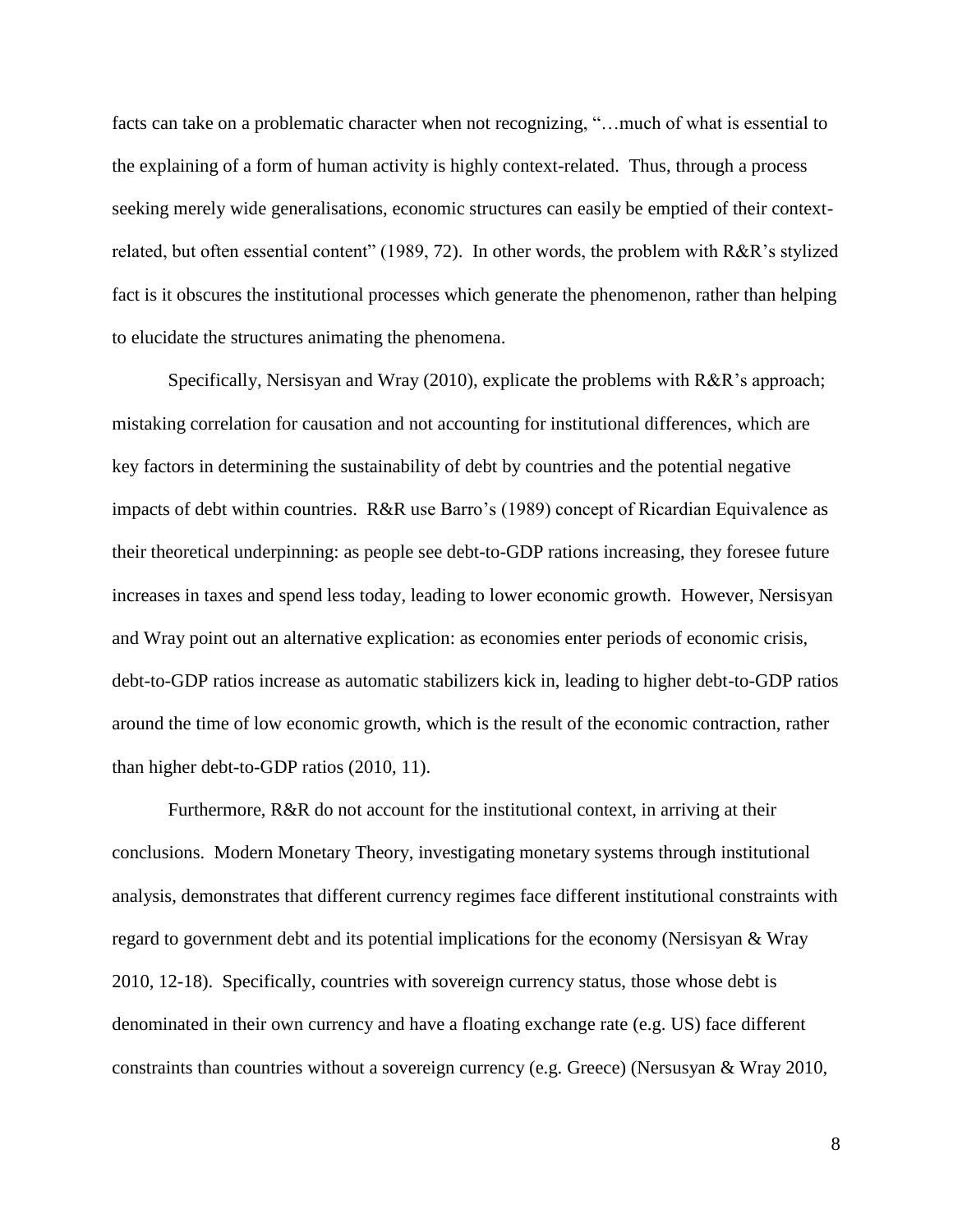12-18). The nuances regarding the institutional difference and effects of sovereign and nonsovereign currency issuers is beyond the scope of this paper, the point is the institutional context needed to interpret this stylized fact are ignored while executing their empirical work as well as reaching conclusions regarding policy choices and impacts.

The two stylized facts analyzed above take on a non-evolutionary character in there deployment. The Phillips curve, once discover through inductive methods, has taken on a deductive character, an assumed relationship to build economic models upon and to inform economic policy, with little regard for the mechanisms animating this empirical phenomena besides a theoretical fiction that is the natural rate of unemployment. R&R's stylized fact regarding debt-to-GDP ratios and growth is non-evolutionary insofar as reaching their conclusions and developing policy implications, little attempt is made to understand the institutional context generating their findings. Rather they rely on another theoretical fiction, Barro's concept of Ricardian Equivalents, to rationalize their policy implications. Both stylized facts have been used to justify economic policy, leading these stylized facts to take on a nonbenign character.

# *The Non-Benign Character of Stylized Facts*

Economics is a social science. One of the unique characteristics of social sciences is that we are a part of the object we are studying, whether it be society or the economy, etc. This creates a problem, not faced by the natural sciences (e.g., gravity will act a certain way irrespective of our observations and conclusions), "…economics is at work within economies in a way that is at odds with the widespread conception of science as an activity whose sole purpose is to observe and study, that is to 'know' the world" (MacKenzie et al. 2007, 2). Social scientists are describing and prescribing, yielding the ability to directly effect the object of its study, in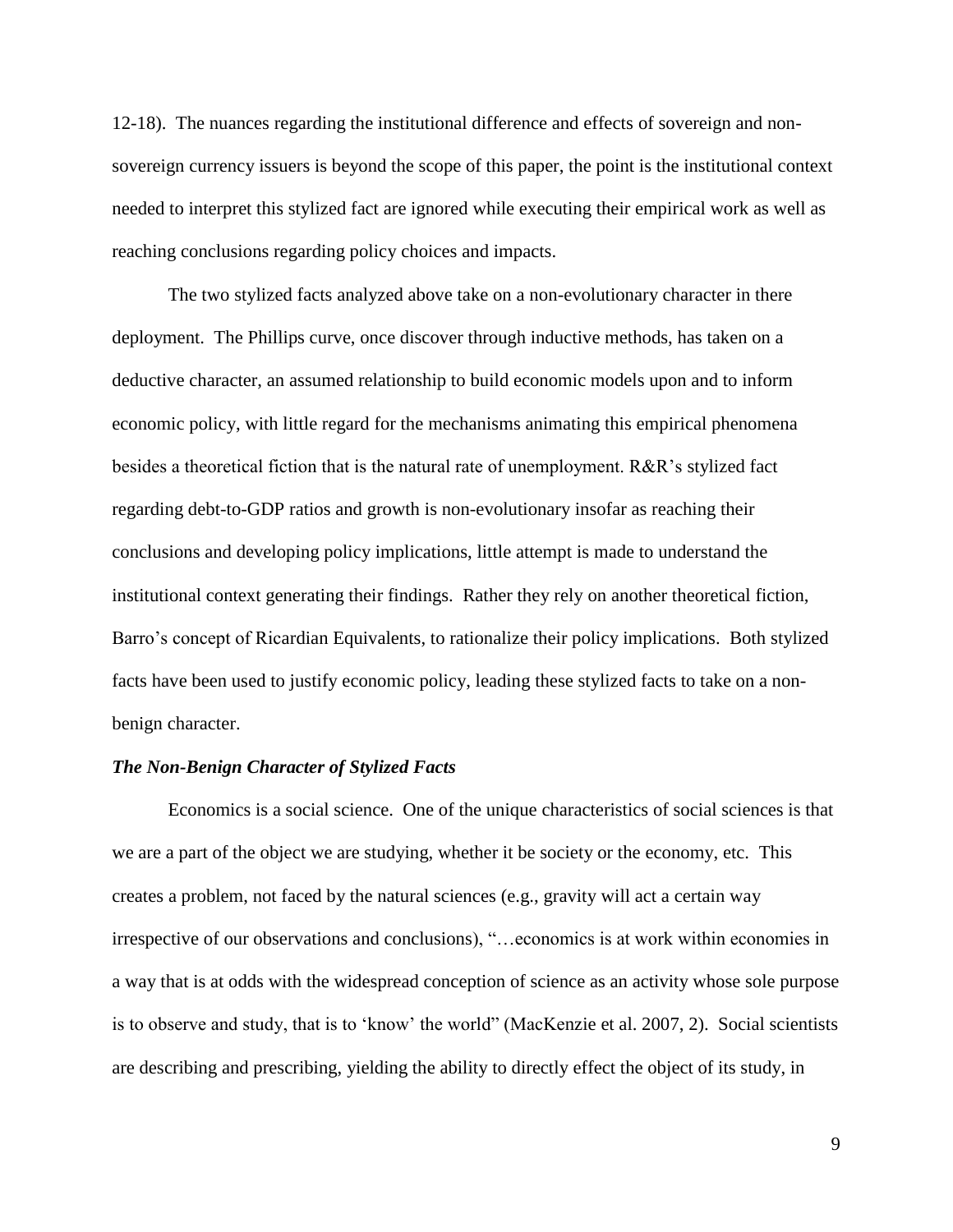other words, "By participating in the economy, it would place itself within the object that it is supposed to be studying from the outside, and it would thus run the risk of corrupting or distorting that object" (Callon 2007, 315). Thus economics, like all social sciences, is inherently performative.

Performativity is a characterization of a discourse which, "…contributes to the construction of the reality that it describes" (Callon 2007, 316). There are two general forms of performativity, generic and effective performativity, the former being the drawing on economic discourse to inform economic action, and the latter denoting cases whereby drawing on the socially constructed discourse that is economics, the processes animating the phenomena this discourse describes begins to change (Mackenzie 2007, 60-61). When discussing stylized facts as non-benign, we are speaking at the generic level, i.e., the deployment of these stylized facts is affecting reality. However, if the deployment of these stylized facts is actually changing the processes generating the phenomena these stylized facts are "describing", i.e., is effective performativity at work, is beyond the scope of this paper<sup>7</sup>.

Stylized facts, and their performative nature, highlight the inability to overcome the positive/normative dualism. Another foundation of institutional economics is the rejection of the normative/positive dualism, recognizing it as logically flawed (Tool 1979, 281). Means and ends cannot be separated, to choose a means is to choose and ends in an infinite loop of the continuum. Stylized facts themselves are normative in their implicit implications of designating what is worthy of study, a function of their socially constructed nature. Data does not speak for itself, nor present itself to us, choices are made in terms of method as well as direction of inquiry. This highlights the socially constructed nature of stylized facts. Ignoring their socially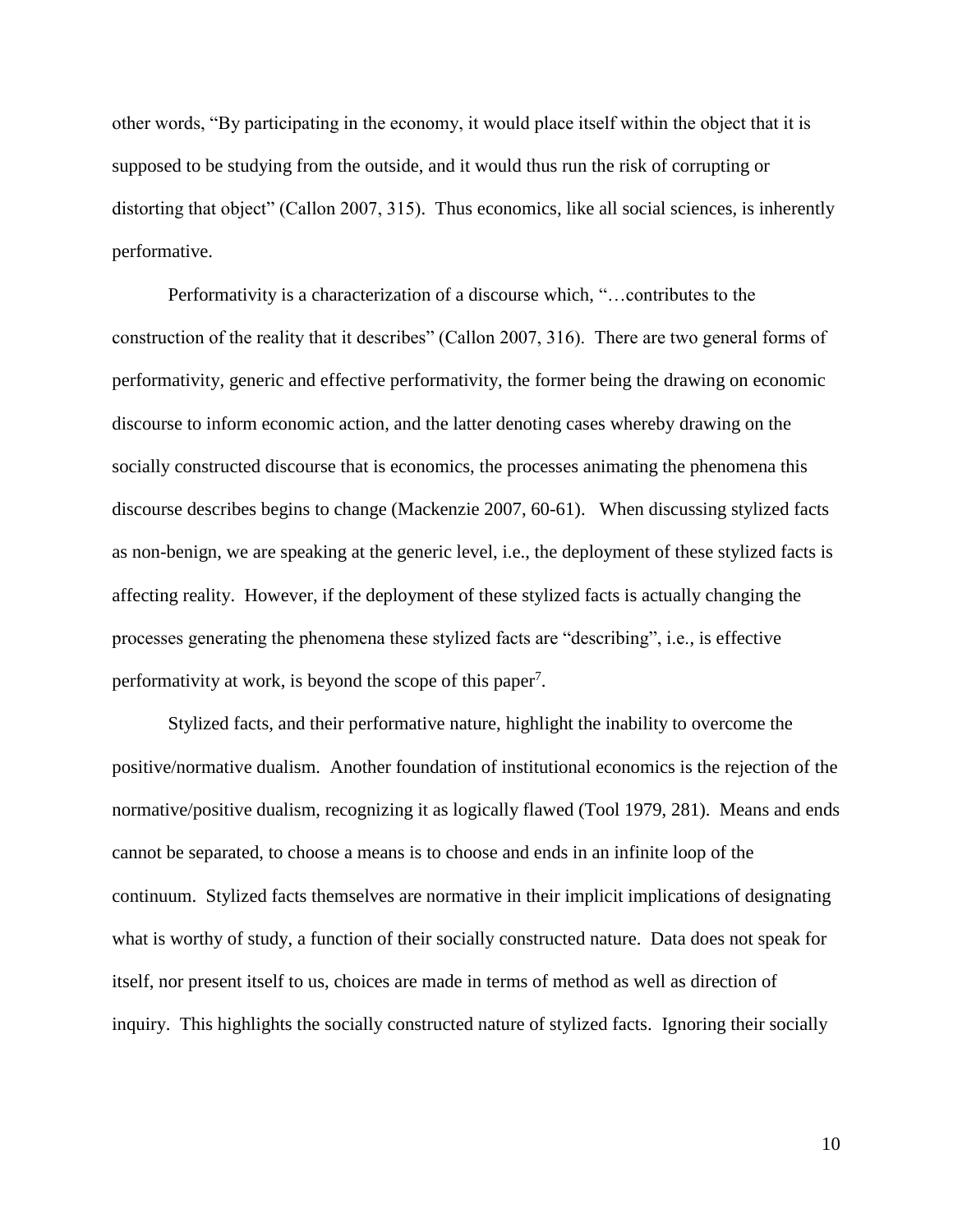constructed nature only increases their potential to take on a non-evolutionary and non-benign character.

Given their social construction, stylized facts take on, what Bourdieu would call, a doxic character. The term doxa, developed by Bourdieu, refers to common sense beliefs which are non-benign when acted upon (Bourdieu & Waquant 1992, 168). Often when discussing doxa, Bourdieu was referring to the common sense (i.e. habits of thought) of subjects in his study, but often pointed out that scholars are also prone to doxic habits of thought (Bourdieu & Waquant 1992, 248). Stylized facts are socially constructed and then are socialized into the next generation of scholars through our education. They present to this next generation as preconstructed, something to be taken for granted. There is a functionality to the internalization of the preconstructed, e.g., the learning the language of your discipline, the concepts are preconstructed, but must be internalized to facilitate engagement within the discipline (Bourdieu & Waquant 1992, 223, 225). But this presents a problem when the next generation of scholars operate with the preconstructed directing their inquiry and policy proposals, leading to nonbenign outcomes as a result of academics operating off of a scholarly doxa.

The Phillips curve has taken on a doxic character and R&R's stylized facts has the same potential without vigilance. The Phillips curve's doxic character is emblematic in the responses of economist upon hearing it invoked. They often immediately draw an inverse curve in their mind, why? It is because this is what we have been taught, the tendency to mentally draw an inverse curve rather than thinking of it as a relationship with no functional form is emblematic of its doxic character. Look to the latter parts of most introductory economic textbooks, there is an inverse Phillips curve. Again, this relationship broke down in the seventies in the US, yet large number of future economists are taught to see an inverse relationship. This common sense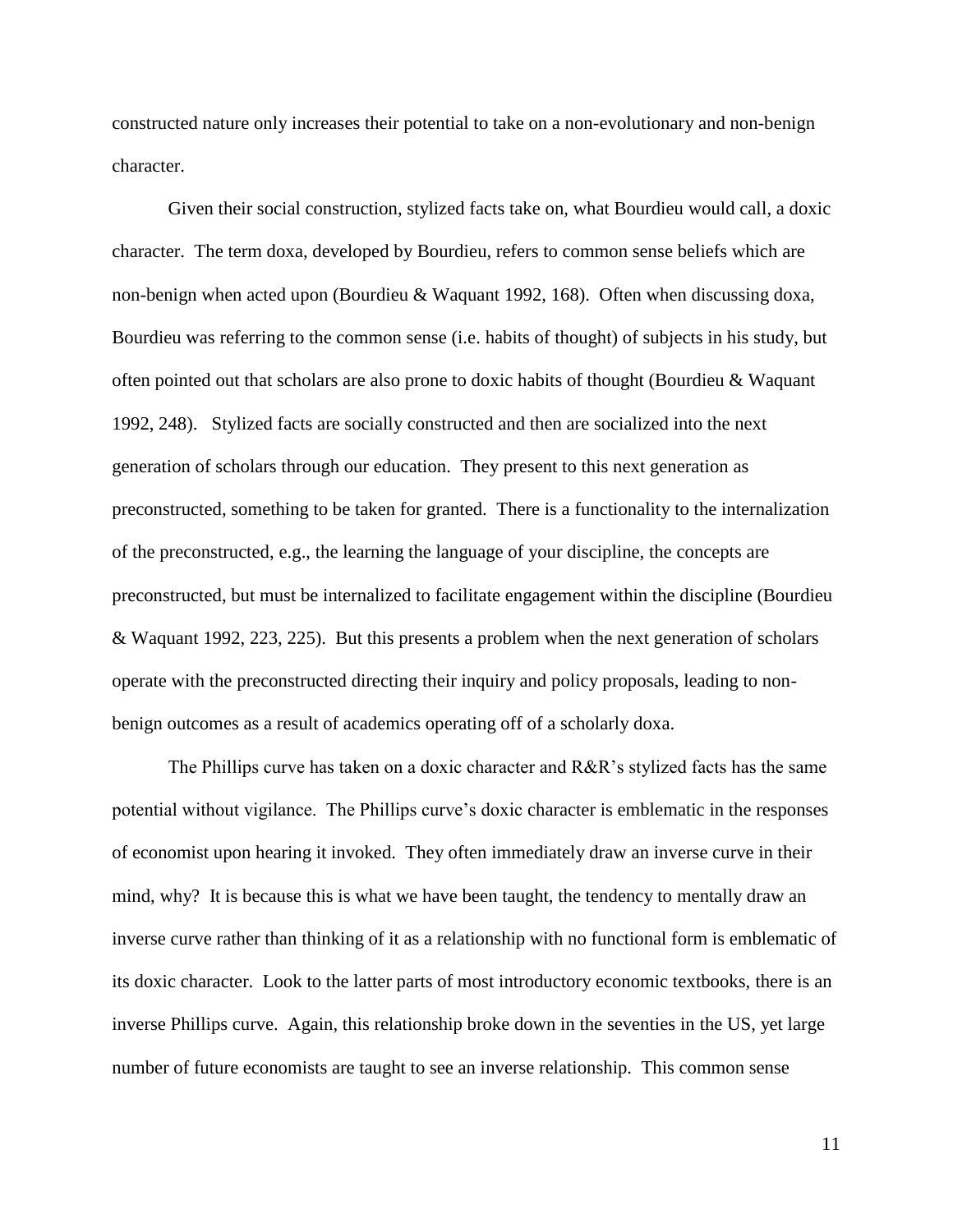becomes the basis for future inquiry, and directing future policy outcomes. R&R's findings are much more recent and have yet to take on such a ubiquitous meaning, however, there is potential that it will take a similar path to the Phillips curve, a relationship once found through inductive methods in a specific time and place, to an assumed relationship, never reverified, but assumed<sup>8</sup>. *Stylized Fact #1: There is a trade-off between unemployment and inflation*

The Phillips curve is non-benign. Its doxic character, continues to lead economists, and specifically the federal reserve to think about policy in the trade-off framework: do we want unemployment or stable prices. As Galbraith points out, there has been no wage led inflation since the 1950s in the US with the brief exception of 1973, yet concerns of the specter of inflation are often invoked in response to pro-employment policies (1997, 99). In this zero-sum framework, policy makers have consistently chosen stable prices (benefiting asset holders), while trying to maintain a certain level of unemployment to maintain this stability (hurting workers). The doxic Phillips curve leads these economists to assume we live in a zero-sum world; however, this is not the case in the absence of the Phillips curve, which broke down in the seventies. Moreover, the Phillips curve model implicitly assumes the only source of inflation is wage-push, discounting the role of demand-pull and cost-push inflation. The majority of inflation episodes that have occurred in the last 50 years, though rare, almost always are the result of commodity price shocks. Yet as Galbraith points out we have not come up with a "nonaccelerating rate of oil production", we stick with the fiction of the natural rate, a fiction that helps rationalize this zero-sum world in face of lacking empirical evidence for such a trade-off. One victim remains: the worker.

*Stylized Fact #2: Nations with Debt-to-GDP Ratios in Excess of 90 percent Experience Lower GDP Growth*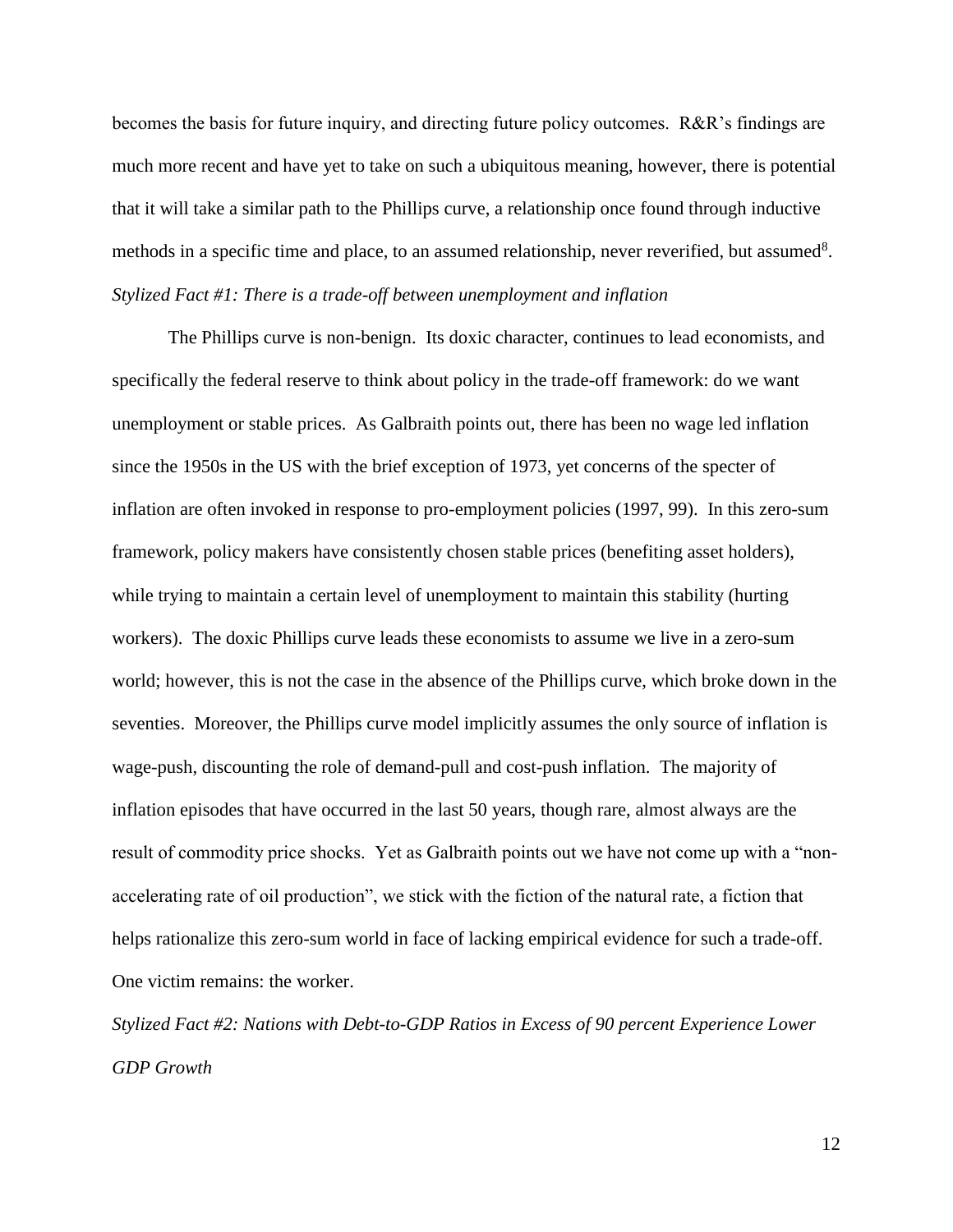R&R's findings have yet to take on a doxic character, insofar as it has yet to become socialized into the next generation of economists as common sense, due to its relatively recent construction. However, it does act as an "empirical support" to earlier ideas, such as Ricardian Equivalence, that have become common sense justification for austerity policies. If R&R's stylized fact is incorporated into the cannon similar to the Phillips curve the possibility of it taking on a doxic character is very real. The non-benign character of this stylized fact is still evident in its use to systematically justify austerity, the economic policy of restricting the fiscal belt.

In light of R&R's findings economists and policy makers have advocated austerity in response to rising debt-to-GDP rations. EU member countries have most ardently adopted austerity measures in response to their sovereign debt crises, a result of the institutional arrangement that is the monetary union. Following implementation of austerity measures we have seen continuing stagnating growth, sustained levels of unemployment, as well as increasing levels on inequality (Gualerzi 2017, 398; Schneider et al. 2015). This is not surprising given the supply-side approach embedded in austerity logic, trying to get the financial house in order and let the free markets lead the way to recovery. However, as Keynes showed, and countless others following in his tradition, without fiscal stimulus the possibility of recovering demand to levels necessary to sustain growth is unlikely, and austerity's scaling down of government expenditure only moves us further away from a demand-led approach to economic contractions.

Neither the Phillips curve nor R&R's stylized facts are benign. Through their treatment each has been used to justify policies which negatively impact the working class, while giving gains to those in the upper class. The Phillips curve has been used to justify fears of inflation that never seems to come, undermining pro-employment policies in favor of those that stabilize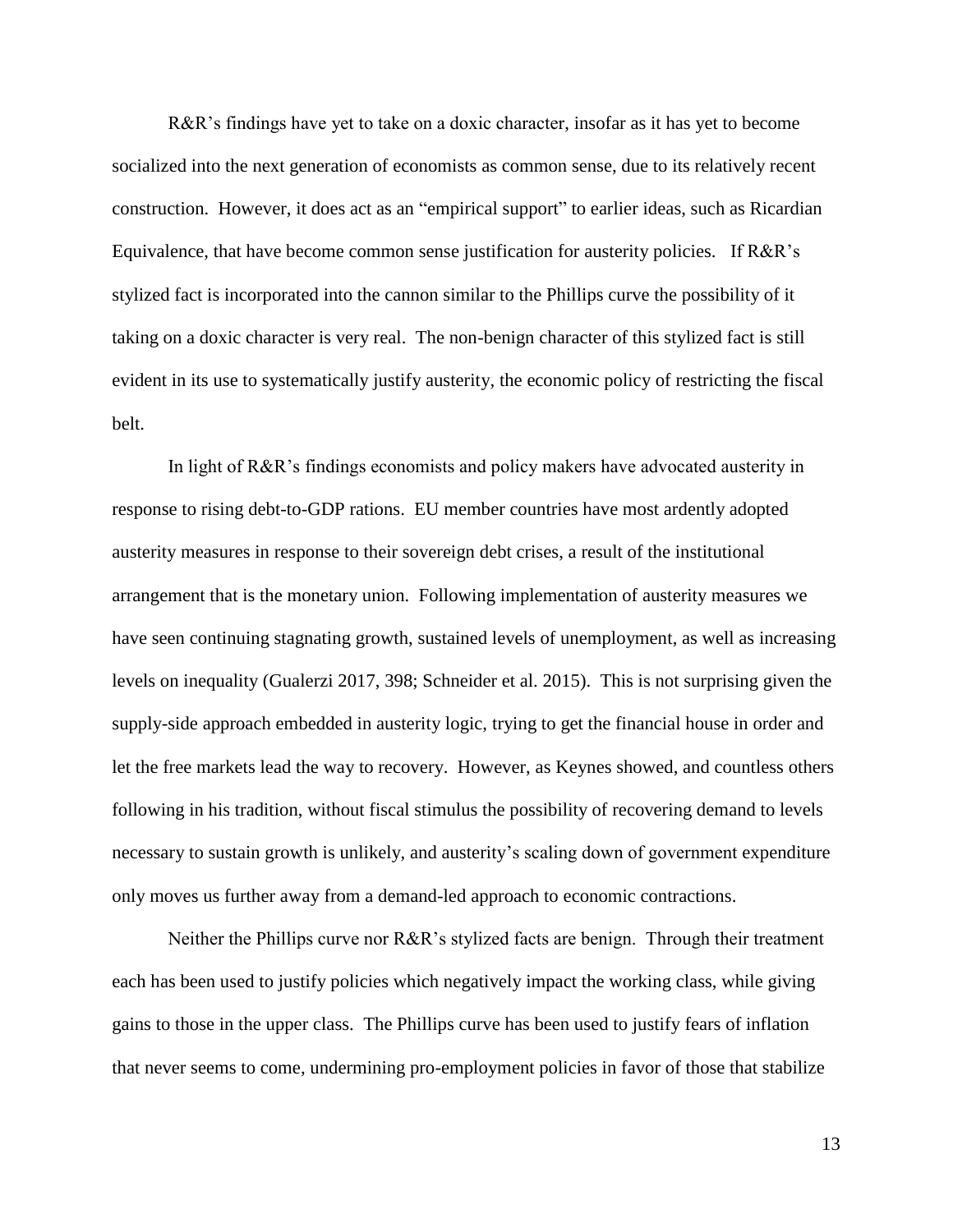asset prices. R&R's stylized fact has been used to justify austerity policies, which limit the government's ability to use expenditure to prop up demand in times of economic downturn. What austerity brings in the gutting of social safety nets, leading to low growth, high unemployment, and increasing inequality, all exacerbating the problems brought on by economic recession, rather than alleviating it. To mitigate the non-evolutionary and non-benign character of these stylized facts, economists need to practice reflexivity, an ongoing process, where the researcher is continually interrogating what is being taken for granted in their own methods and logic, to ensure these are grounded in instrumental reasoning. Reflexivity is the first step in safe guarding economics and the public against doxic understandings, and is a necessary condition of realism in analysis.

## *Moving Forward: Reflexivity*

The development of a Stylized facts themselves are not inherently antithetical to an evolutionary approach to economics nor analysis in the realist tradition. Lawson (1989) lays out a formula in which stylized facts can be used effectively in economic analysis to better articulate the underlying structures generating economic phenomena. However, Lawson does not go far enough, insofar as he advocates for the continual revisitation, scrutiny, and testing of the processes articulated for explaining the generation of stylized facts, but does not explicitly point out that we must also go through this process with the stylized facts themselves. Lawson highlights their preconstructed nature but does not find fault, arguing this is a natural and functional aspect of academia. Bourdieu would agree with this appraisal of their functionality, but because something is functional does not mean that its non-benign. To mitigate against stylized facts from becoming non-benign we as economists must practice reflexivity.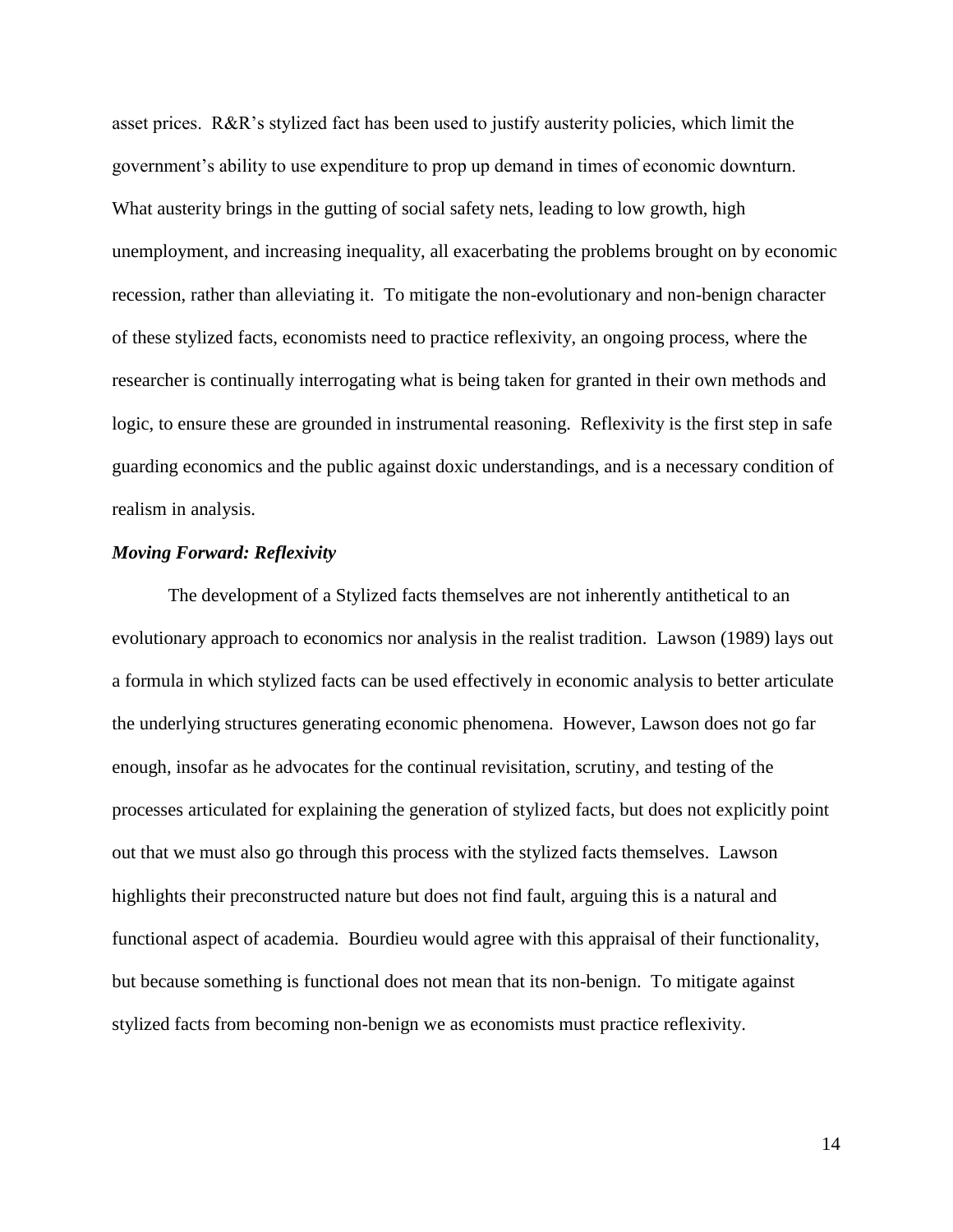Reflexivity is where the familiar is made strange, the research looks at their own habits of thought and practices and seeks to articulate that which is often unarticulated. The aspects of research most often unarticulated are those preconstructed aspects which we internalize through our academic socialization. Stylized facts are a part of this preconstructed category, Bourdieu argues, "The preconstructed is everywhere…The sociologist is thus saddled with the task of knowing an object—the social world—of which he is the product, in a way such that the problems that he raises about it and the concepts he uses have every chance of being the product of the object itself" (Bourdieu & Waquant 1992, 235). In other words, we can never let the preconstructed direct our inquiry and policy. Instrumental logic requires reflexivity, the process of deconstructing the preconstructed, to ensure ceremonial habits of thought are not directing inquiry nor policy. The advocation of reflexivity is not an individualist pursuit, but needs to become a part of the dispositions distilled into academics, foundational within the academic habitus.

Applications interrogating the foundations of the stylized facts above are not nonexistent. However, many of those challenging the Phillips curve are coming from the outside of the orthodoxy and rarely have the ability to change orthodox habits of thought regarding the Phillips curve<sup>9</sup>. However, R&R's stylized fact has not been granted with such immunity. Herndon et al. (2014) upon receiving the data R&R used to reach their conclusions, found a number of questionable methodological choices and calculation errors, which led to their empirical findings. Upon correcting for these problems Herndon et al. (2014) find no significant debt-to-GDP threshold upon which growth is negatively affected. This led to a controversy for R&R, especially given their works role in propping up austerity. R&R (2013) responded arguing they had never argued causation between high debt-to-GDP ratios and economic growth;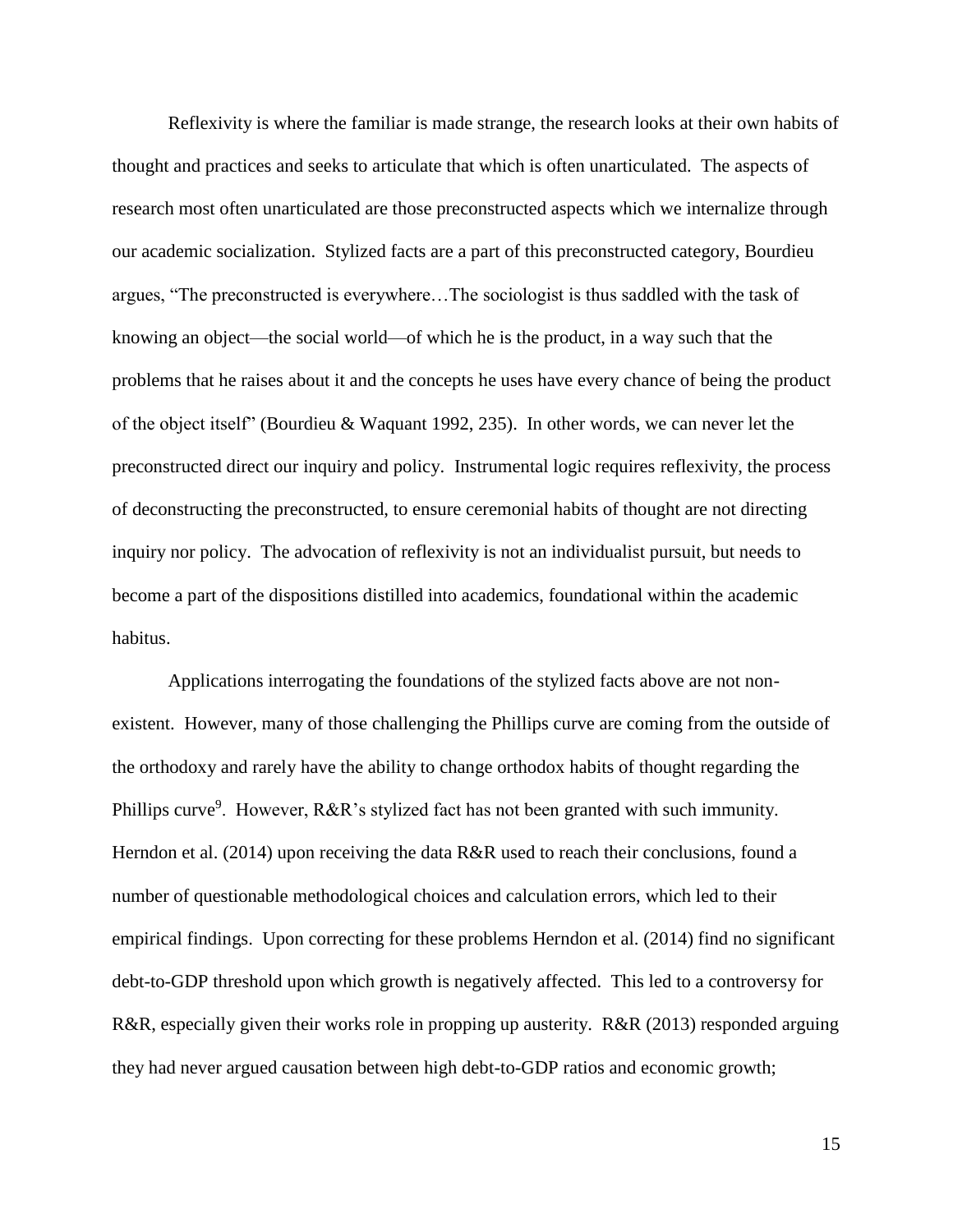however, the title of a piece written by R&R in 2011, "Too Much Debt Means the Economy Can't Grow", is evidence to the contrary. Regarding stylized facts, Herndon et al. argue, "A necessary condition for establishing a stylized fact is that the calculation on which such facts are based are accurate and that the results of such calculation are robust across alternative reasonable methods of calculation" (2014, 258). Their work is an example of reflexivity in action, and as pointed out above, is a necessary process in establishing stylized facts in a useful manner.

Stylized facts can be useful tools, using abstraction to better understand the economic structures generating phenomena. Reflexivity is a necessary condition for establishing useful stylized facts. The "preconstructed is everywhere", and is functional, heuristics can help us grapple with the complexity of our dynamic object of study. However, the heuristics we rely on in analysis must be animated by evolutionary habits of thought to ensure that abstraction is moving us closer to understanding the real structures animating economic phenomena rather than abstracting away from them. Reflexivity needs to be internalized in the set of dispositions of all academics to ensure an evolutionary approach to inquiry and an evolutionary treatment of analytical tools, ensuring they do not take on non-evolutionary and non-begin characters. Given the performativity of economics, it is incumbent upon us to ensure reflexive practices become the norm.

## *Conclusion*

This paper demonstrates how stylized facts generated while not following realist principles of inquiry along with reflexivity can take on a non-evolutionary and non-benign character. Two stylized facts, the inverse trade-off between changes in unemployment and price level and that countries with debt-to GDP rations in excess of 90 percent experience lower economic growth are used as evidence of non-evolutionary and non-benign stylized facts. Lawson (1989) presents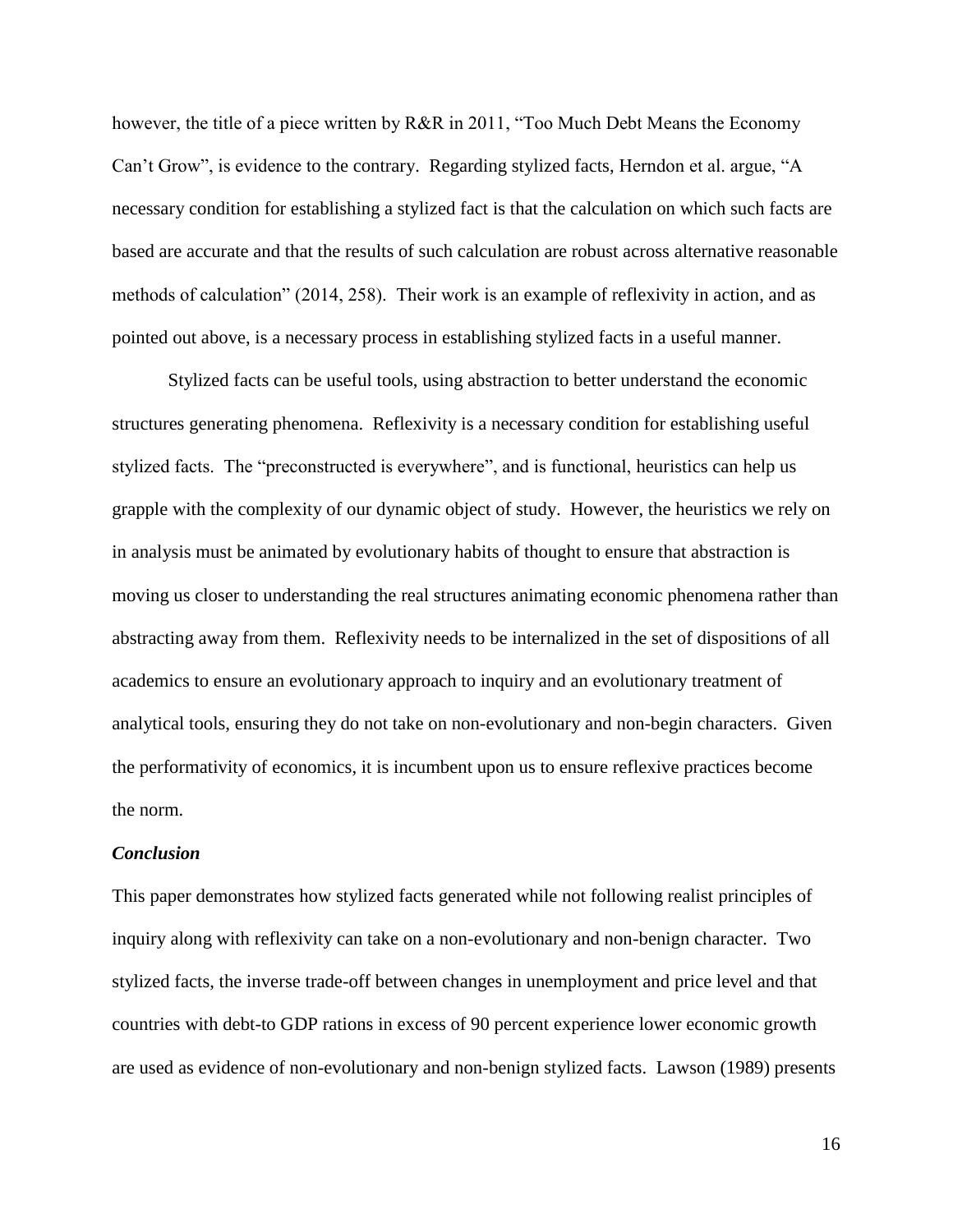principles of realist analysis which when followed should mitigate against the potentiality for stylized facts to take on a non-evolutionary and non-benign character; however, he does not go far enough. In conjunction with following realist's principles of inquiry, reflexivity must become a default practice in economic inquiry, continually interrogating the preconstructed. Given the performative nature of economics, it is incumbent upon us as a discipline to practice reflexivity and facilitate its practice as much as possible.

# *Footnotes*

<sup>1</sup> (See Snowdon & Vane 2005, 305-307 for an example)

<sup>2</sup>Lawson characterizes realism as, "…realism asserts the existence of the objects of research as independent of the enquiry of which they are the objects. In other words, according to this doctrine, there is a material and social world that exist independently of any individual consciousness and which is knowable by consciousness—true theories of real entities can be obtained" (1989, 61).

 $3$  First identified by Phillips (1958) through inductive methods, for a specific time and place.

<sup>4</sup> Associated with the claims of Reinhart & Rogoff (2009 & 2010).

<sup>5</sup>This is why this paper is title "The Non-Evolutionary and Non-Benign *Character* of Stylized Facts", and not titled, "The Non-Evolutionary and Non-Benign *Nature* of Stylized Facts". In this case, "character" is used to imply characteristics taken on through deployment as opposed to "nature" implying something intrinsic, irrespective of deployment methods.

 $6$ As pointed out by McCloskey, in lieu of conversations regarding the epistemological questions of thresholds regarding model misspecification or an empirical relationship no longer holding, we are left in this infinite, "pseudo-scientific ceremony of hypothesis-regression-test-publish…" (1983, 494).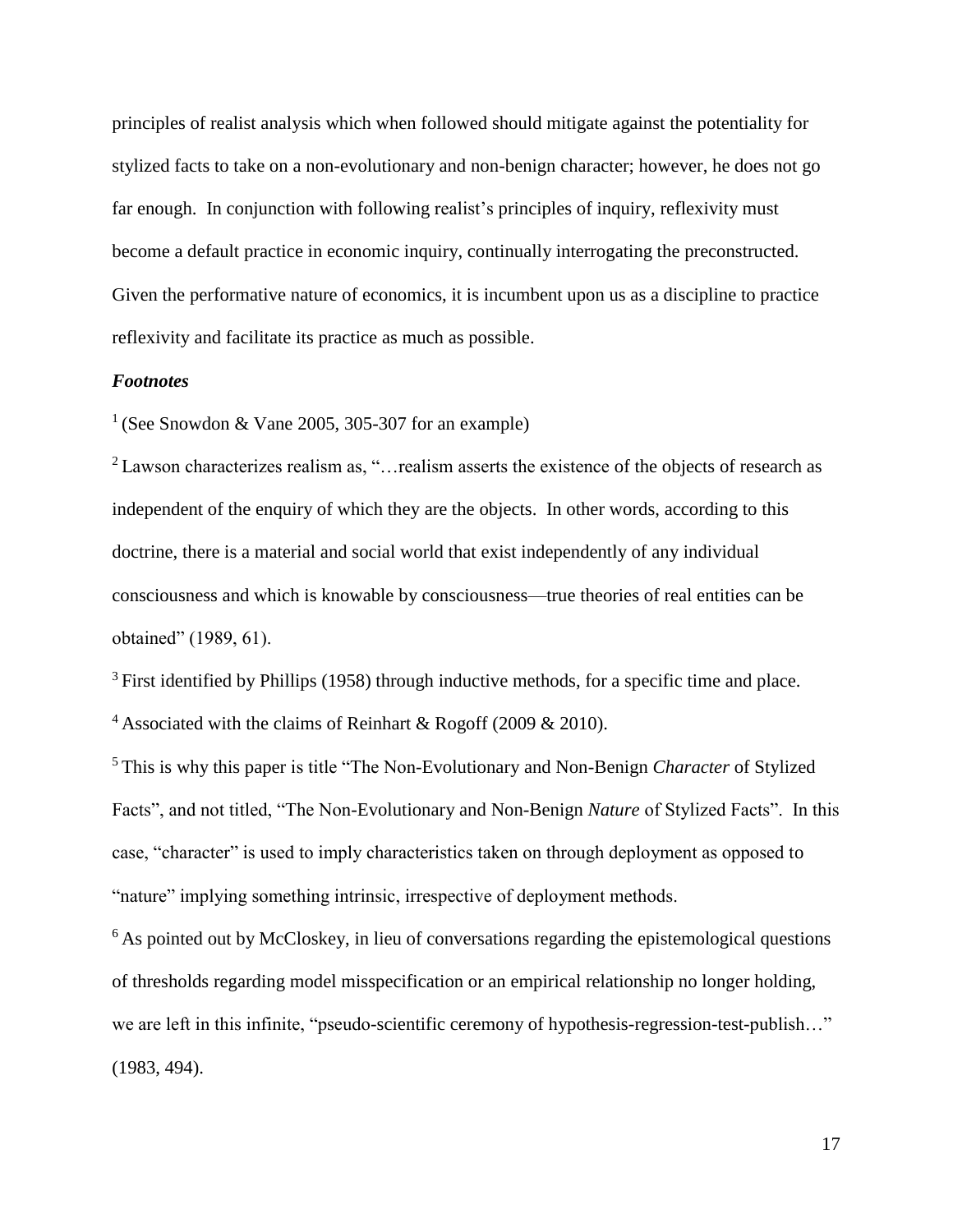$7$  For an example of effective performativity see MacKenzie (2007) discussing the Black-Scholes model and its influence on the process generating option prices.

<sup>8</sup>You might be tempted to argue that the Phillips curve is not assumed, as evidenced by the number of empirical studies each year investigating it. However, these studies, when not finding an inverse relationship often fall back to questions of model misspecification rather than asking if the relationship has broken down. This tendency of researchers is emblematic of the assumed nature it has taken on in their habits of thought.

<sup>9</sup> For example, see the Winter 2018 edition of the *Review of Keynesian Economics* wholly

dedicated to such and interrogation.

# *Bibliography*

- Abad, Leticia, A., and Kareem Khalifa. 2005. "What are Stylized Facts?" *Journal of Economic Methodology* 22(2): 143-156.
- Barro, Robert, J. 1989. "The Ricardian Approach to Budget Deficits." *The Journal of Economic Perspectives*, 3(2): 37-54
- Bourdieu, Pierre, and Loïc J.D. Wacquant. 1992. *An Invitation to Reflexive Sociology*. Chicago, IL: The University of Chicago Press.
- Callon, Michel. 2007. "What Does It Mean to Say That Economics is Performative?" In *Do Economists Make Markets? On the Performativity of Economics*, Edited by D. MacKenzie, F. Muniesa, & L. Siu, 311-357. Princeton, NJ: Princeton University Press.
- Friedman, Milton. 1968. "The Role of Monetary Policy." *The American Economic Review* 58(1): 1-17
- Galbraith, James K. 1997. "Time to Ditch the NAIRU." *The Journal of Economic Perspectives*  11(1): 93-108.
- Gualerzi, Davide. 2017. "Crisis in the Eurozone: Austerity and Economic Transformation." *Review of Radical Political Economics*, 49(3): 394-409.
- Herndon, Thomas, Michael Ash, and Robert Pollin. 2014. "Does High Public Debt Consistently Stifle Economic Growth? A Critique of Reinhart and Rogoff." *Cambridge Journal of Economic* 38(2): 257-279.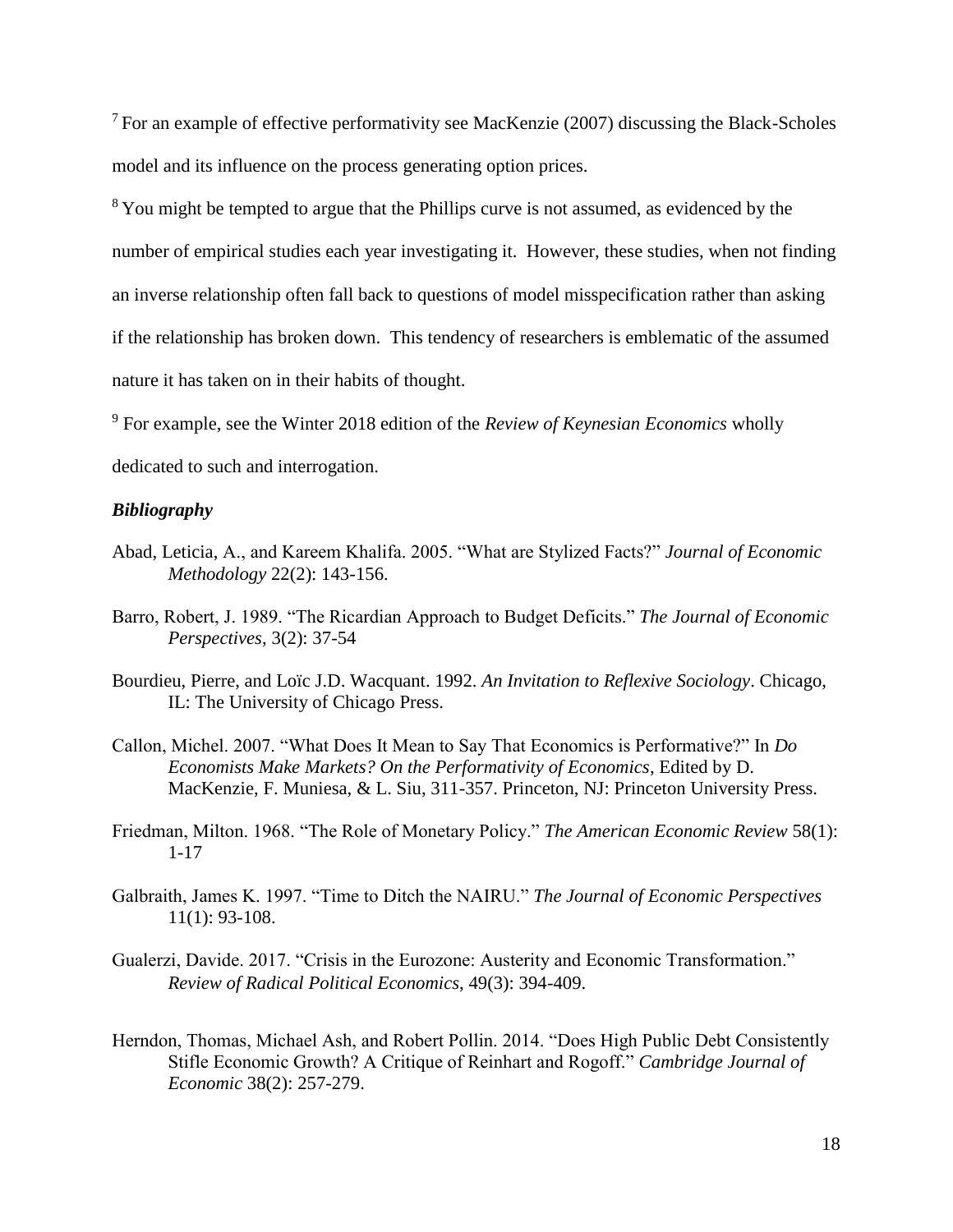- Hirschman, Daniel. 2016. "Stylized Facts in the Social Sciences." *Sociological Science* 3: 604- 626
- Kaldor, Nicholas. 1961. "Capital Accumulation and Economic Growth." In *The Theory of Capital*, Edited by F.A. Lutz & D. C. Hague, 177-222. London: Macmillan
- Kelton, Stephanie. 2020. *The Deficit Myth: Modern Monetary Theory and the Birth of the People's Economy*. New York, NY: Public Affairs
- Lawson, Tony. 1989. "Abstraction, Tendencies and Stylised Facts: A Realist Approach to Economic Analysis." *Cambridge Journal of Economics* 13(1): 59-78.
- MacKenzie, Donald, Fabian Muniesa, and Lucia Siu. 2007. "Introduction" In *Do Economists Make Markets? On the Performativity of Economics*, Edited by D. MacKenzie, F. Muniesa, & L. Siu, 1-19. Princeton, NJ: Princeton University Press.
- Mackenzie, Donald. 2007. "Is Economics Performative? Option Theory and the Construction of Markets" In *Do Economists Make Markets? On the Performativity of Economics*, Edited by D. MacKenzie, F. Muniesa, & L. Siu, 54-86. Princeton, NJ: Princeton University Press.
- McCloskey, Donald N. 1983. "The Rhetoric of Economics." *Journal of Economic Literature*  21(2): 481-517.
- Nersisyan, Yeva, and L. Randall Wray. 2010. "Does Excessive Sovereign Debt Really Hurt Growth? A Critique of *This Time is Different*, by Reinhart and Rogoff." Working Paper, No. 603, Levy Economics Institute of Bard College, Annandale-on-Hudson, NY
- Phillips, A.W. 1958. "The Relation between Unemployment and the Rate of Change of Money Wage Rates in the United Kingdom 1861-1957.: *Economica*, 25(100): new series, 283- 299. doi:10.2307/2550759
- Phelps, E.S. 1967. "Phillips Curves, expectations of inflation and optimal employment over time." *Economica*, 34(135): 254-281.
- Phelps, E.S. 1968. "Money-Wage Dynamics and Labor-Market Equalibrium." *Journal of Political Economy*, 67(4): 678-711.
- Reinhart, Carmen M., and Kenneth S. Rogoff. 2009. *This Time is Different: Eight Centuries of Financial Folly*. Princeton, NJ: Princeton University Press.
- Reinhart, Carmen M., and Kenneth S. Rogoff. 2010. "Growth in a Time of Debt." *American Economic Review: Papers & Proceedings* 100(2): 573-578.